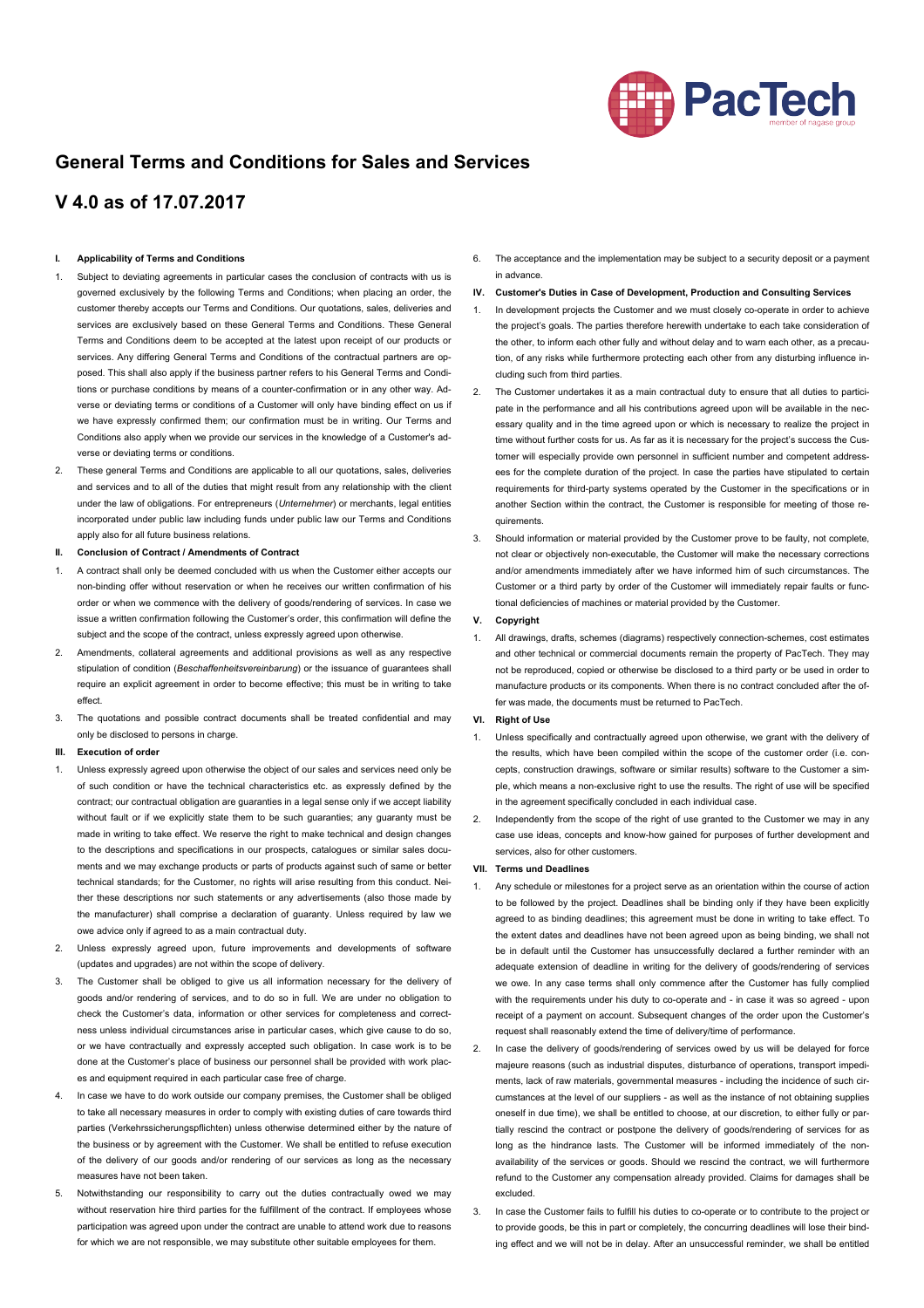to claim any damages resulting therefrom, including any respective additional expenditure. In this case the risk of accidental loss or accidental deterioration of the delivery item shall be passed unto the Customer at the time the default of accepting delivery has occurred. If the Customer does not fulfil his duties to co-operate or to contribute to the project within the time of a further reminder with an adequate extension of deadline we are - in addition entitled to terminate the contract with immediate effect. In this case we have the right, as a minimum, to compensation and payment according to Section 645 *Bürgerliches Gesetzbuch* (German Civil Code); our further claims remain unaffected. We have the same rights if, due to the delays, we cannot bring the project to an end within reasonable time or if we can do so only at substantially higher costs, i.e. because of other commitments.

4. If - for reasons we are responsible for - we are either in default or the performance of the delivery proves impossible as provided for in Section 275 paragraph 1 of the *Bürgerliches Gesetzbuch* (German Civil Code), or if we are able to refuse to perform according to Section 275 paragraph 2 and 3 of the *Bürgerliches Gesetzbuch*, we shall be held liable exclusively as provided for by the law, but subject to the limitations of liability set forth hereunder in Section XV, which will not be affected.

# **VIII. Risk of loss**

1. Unless we specifically agree otherwise in an order confirmation we provide all of our goods and services "ex works".

The risk of accidental loss or accidental deterioration of the delivery item shall be passed over to the Customer with its dispatching, notwithstanding the case that we might have agreed to bear the delivery expenses or to take on additional obligations to be performed or we deliver in part. Section VII. 3. Sentence 3 hereof applies.

#### **IX. Export**

1. Articles, which are subject to an export/ re-export prohibition, will have a notice on the invoice or on the delivery note, as far as PacTech is under the obligation to his suppliers and/or to public authority to comply with the regulations. The customer shall not export the articles. The export prohibition also applies to the customer and has to be transferred to every further customer.

#### **X. Acceptance**

- 1. To the extent the formal acceptance of the Customer of our delivery of goods/rendering of services is required by law, the Customer shall be obliged thereto. Minor defects not seriously impairing the suitability of the delivery of goods/rendering of services with respect to the object of the contract, do not entitle the Customer to refuse the acceptance, regardless of his right to assert his legal claims of fault (*Mängelansprüche*).
- 2. The acceptance is considered granted if

- The customer declares the delivered goods as accepted by signing the acceptance document, or

- The Customer refuses the acceptance by way of breaching Section X. 1 hereinabove or refuses, in spite of having been requested in a timely manner to do so, to participate in the joint testing procedure for acceptance, or

- The Customer does not declare the acceptance in writing immediately after joint testing although he was requested to do so within a period of 7 working days, unless the Customer specifically names the faults which cause his refusal of acceptance within this deadline, whereas we will point out to the Customer the relevance of his behavior at the beginning of the period, or

- A period of 30 days after the delivery of the goods has past.

- 3. In case of limited severable performance, we have a right to acceptance in part.
- 4. Intellectual performances shall be considered accepted unless the Customer expresses reservations in writing within 30 days after having received such performances in written form and he specifically names the faults, whereas we will point out to the Customer the relevance of his behavior at the beginning of the period. In case of such reservation, we will review our performance. Should a reservation prove to be unjustified, the Customer must bear the costs incurred unless he acted in slight negligence (*leichte Fahrlässigkeit*).

## **XI. Prices and Payments**

- 1. Only those prices shall be binding which we stipulate, to which if mandatory the respective VAT is to be added as prescribed by law. Unless otherwise agreed upon we are entitled to receive a refund for expenses.
- 2. Prices on the PacTech-pricelist or any other documentation are subject to alternation without notice. Unless stated different in the price-offer, the prices are stated in Euro, net and ex works. Costs for package, freight and insurance will be added to the price.
- 3. PacTech explicitly reserves the right to adjust the prices of the offers or order confirmations at any time due to risen production costs. Carriage free or duty-free prices do not oblige us not to submit duty and freight costs.
- 4. If a payment by hours or by days is agreed upon, the price lists will apply which are in force at the time of performance unless a different agreement has been stipulated to. There will be no increase in prices for performances, which will be delivered within four months of the closing of contract.
- 5. Our invoices are to be paid without deduction of cash discount and free of additional expenses - in accordance with the agreed schedule of payment, otherwise within 30 working days after the date of the invoice. Should we - in individual cases - accept checks or

bills of exchange by virtue of express agreement, the acceptance does also not allow for a deduction of cash discount and is pending full discharge of the debt. Any respective discount charges shall be borne by the Customer. We shall only acknowledge payments by checks as satisfaction of the contractual terms if our account has been unreservedly credited to the amount of the respective sums. We do reserve the right to require adequate payments on account and advance payments.

- 6. In case of several debts due and owing by the Customer, we shall determine which debt is to be counted against payments made. The Customer can only claim rights of set-off if his counterclaims have been either determined by legal force (res judicata), or are undisputed or acknowledged by us in writing. The same shall apply in respect to claims of rights of retention.
- 7. Should we receive notice of circumstances after conclusion of the contract which seem to endanger our claims against the Customer because of the lack of the ability to perform, we shall be entitled to deliver due goods/render due services only against prepayment or provision of security and we shall also be entitled to rescind the contract after expiration of a deadline set for the prepayment or provision of security; Section VII. 3. of these Terms and Conditions shall apply accordingly.
- 8. In case of delay in payment the Customer owe interest for late payment as provided for by law, unless we prove higher damages.

### **XII. Technical Information, Danger and Preventive Measures**

1. Any technical information or support from and through PacTech cannot constitute a warranty or a specification. Further, the customer declares to inform himself independently about all kinds of danger that can be caused by the product or transport or storage and about the preventive measures. The customer warrants that he passes on all the security related information that he is given from PacTech to his employees and all persons who transport or store or work with these products. PacTech is not liable for any kind of inappropriate handling, storage or transport of the products by the customer, employee or another third party.

## **XIII. Disturbance of the Operation**

1. PacTech is not liable for damages arising out of Force Majeure, riots, wars, nature catastrophe or terrorism or other events for that PacTech is not responsible as strikes, lockouts, traffic interference or other disposition of high authority of the inland or abroad.

# **XIV. Warranties, Claims of Faults, Liability**

1. The period for warranty claim is:

- a) Business Unit Equipment Manufacturing *within* the European Union and USA
	- 12 months after final acceptance of the equipment, latest 30 days after delivery. Excluded from warranty are wear and tear parts and optical components. Delivery terms for replacement parts: *DDP* (Incoterms 2010)

# • b) Business Unit Equipment Manufacturing *outside of* the European Union and USA

- 12 months after final acceptance of the equipment, latest 30 days after delivery. Excluded from warranty are wear and tear parts and optical components. Delivery terms for replacement parts: *CIF* (Incoterms 2010)
- c) Business Unit Wafer Level Packaging Services
	- 12 months for subcontracting services in the area of "electroless plating", "electroplating", "solder bumping" or other Wafer Level processes we offer except wafer backside metallization.
	- 3 months for subcontracting services on wafer backside metallization.

d) Business Unit Chemistry

- The warranty claim varies for different chemistries depending on the specific shelf life for each chemistry. Authoritative is the label on the packaging.
- Delivery terms for replacement chemistry: *CIF* (Incoterms 2010)
- 2. Should the goods we have delivered or the services we have rendered have any faults, the Customer shall give us an opportunity to subsequent performance within reasonable time unless such subsequent performance cannot be reasonably accepted by the Customer in
- an individual case, or special circumstances are given which, taking into consideration the interests of both parties, justify an immediate rescission of the contract. In any case, we shall be entitled to choose between remedying the defect or delivering goods / rendering services free of faults.
- 3. If standard products of third-party manufacturers are used for which we have only acted as intermediaries for a contract, the claims of the Customer shall be directed at the third-party manufacturer respectively concerned; this shall also apply in case of infringement of thirdparty intellectual property rights.
- 4. The Customer is under the obligation to check the goods delivered/services rendered for obvious faults, which an ordinary customer would observe without effort. Obvious faults like missing data components or materials for documentation as well as damages to data carriers, which may be noticed without effort, must be objected to in writing within one week after the delivery of goods/rendering of services. Faults, which become apparent later, but before the period of limitation for claims of fault (*Mängelansprüche*) ends, must be objected to in writing within a week after the Customer has noticed them. If the Customer does not fulfill his obligation to check goods and/or services or to object to faults, the